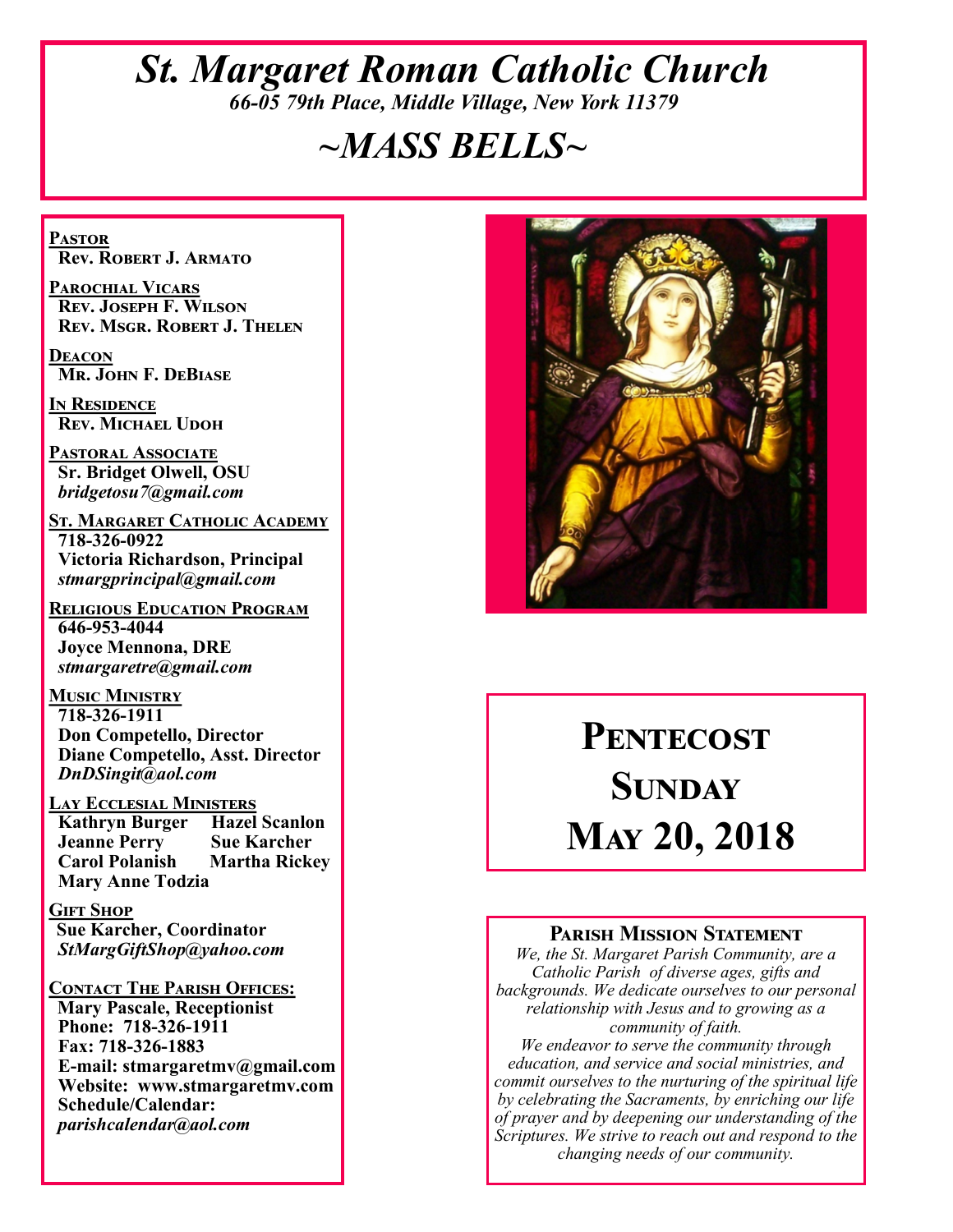## *MASSES FOR THE WEEK*

#### **SUN. MAY 20 - PENTECOST SUNDAY**<br>7:30 Priest Ordination Class of 1995 Priest Ordination Class of 1995 9:00 Maria SS. dell' Undienza/Salvatore e Calogero DiMaggio/Salvatore e Anna Armato/George e Concetta Giudice/ Francis Gillespie/Anthony Pagano/ 10:30 Theodore Mundy (BIRTH) NOON People of the Parish 5:00PM Kenneth W. Smith **MON. MAY 21 - ST. CHRISTOPHER MAGALLANES**<br>7:00 David J. McCony 7:00 David J. McConville<br>9:00 Anthony LoPresti Anthony LoPresti **TUE. MAY 22 - ST. RITA OF CASCIA**<br>7:00 David J. McConville 7:00 David J. McConville<br>9:00 Rose D'Amato Rose D'Amato **WED. MAY 23 - WEEKDAY** 7:00 David J. McConville 9:00 Violet Sheehy **THU. MAY 24 - WEEKDAY**  7:00 David J. McConville 9:00 Vincenza.Mariano e Salvatore Palmeri **FRI. MAY 25 - STS. BEDE/GREGORY VII/MARY MAGDALENE** 7:00 Philomena Karcher 9:00 Antoinette Wagner **SAT. MAY 26 - ST. PHILIP NERI**  9:00 COLLECTIVE: Maureen Morrissey/Albert Nieva-Healing/ Anthony Torre 5:00PM Margaret Maloney (BIRTH) **SUN. MAY 27 - THE MOST HOLY TRINITY**  7:30 People of the Parish 9:00 Giovanni Ferrara/Salvatore Azelmo/

10:30 John J. Forte (BIRTH)

NOON Diaconate Ordination Class of 2017

5:00PM Patricia & Allen Gill



## **PARISH INFORMATION**

**If you're not registered, please visit the Rectory office, which is open from Monday through Friday, 9 am to noon and 1 pm to 7:30 pm.**

**CONFESSIONS** - Saturday, 4-4:45 pm or by appointment with a priest.

**NOVENA** to Our Lady of the Miraculous Medal Mondays after the 9am Mass.

**MORNING PRAYER** daily from Monday through Friday at 8:45 am.

**BAPTISMS** take place on the 1st and 3rd Sundays of the month. Please call the rectory for an appointment and to register your child.

**WEDDINGS MUST** be scheduled at least six months in advance by appointment with a priest or a deacon. Please call the rectory office. For marriage preparation information visit www.pre-cana.org.

**THE BEREAVEMENT GROUP** will continue to meet on the 1st and 3rd Thursday of the month at 10 am in the Convent meeting room.

**THE ENGLISH CHOIR** rehearses on Tuesday, at 7 pm in the Church. Tenors and baritones needed!

**IL CORO ITALIANO** prattica ogni Domenica prima della Messa Italiana.

**THE YOUTH CHOIR** rehearses on Thursday, from 6-7 pm in the Church. For more info, DnDsingit@aol.com

**BOY SCOUT TROOP #119** meets on Tuesdays from 7:15-9 pm in the Parish Hall. New members are welcome, age 10 1/2 & up. Call Mr. Krzewski, 718-894-4099.

**CUB PACK #119** meets on Mondays from 7-8:30 pm in the Parish Hall. New members welcome, age 6 to 10-1/2. Call Mr. Krzewski, 718-894-4099.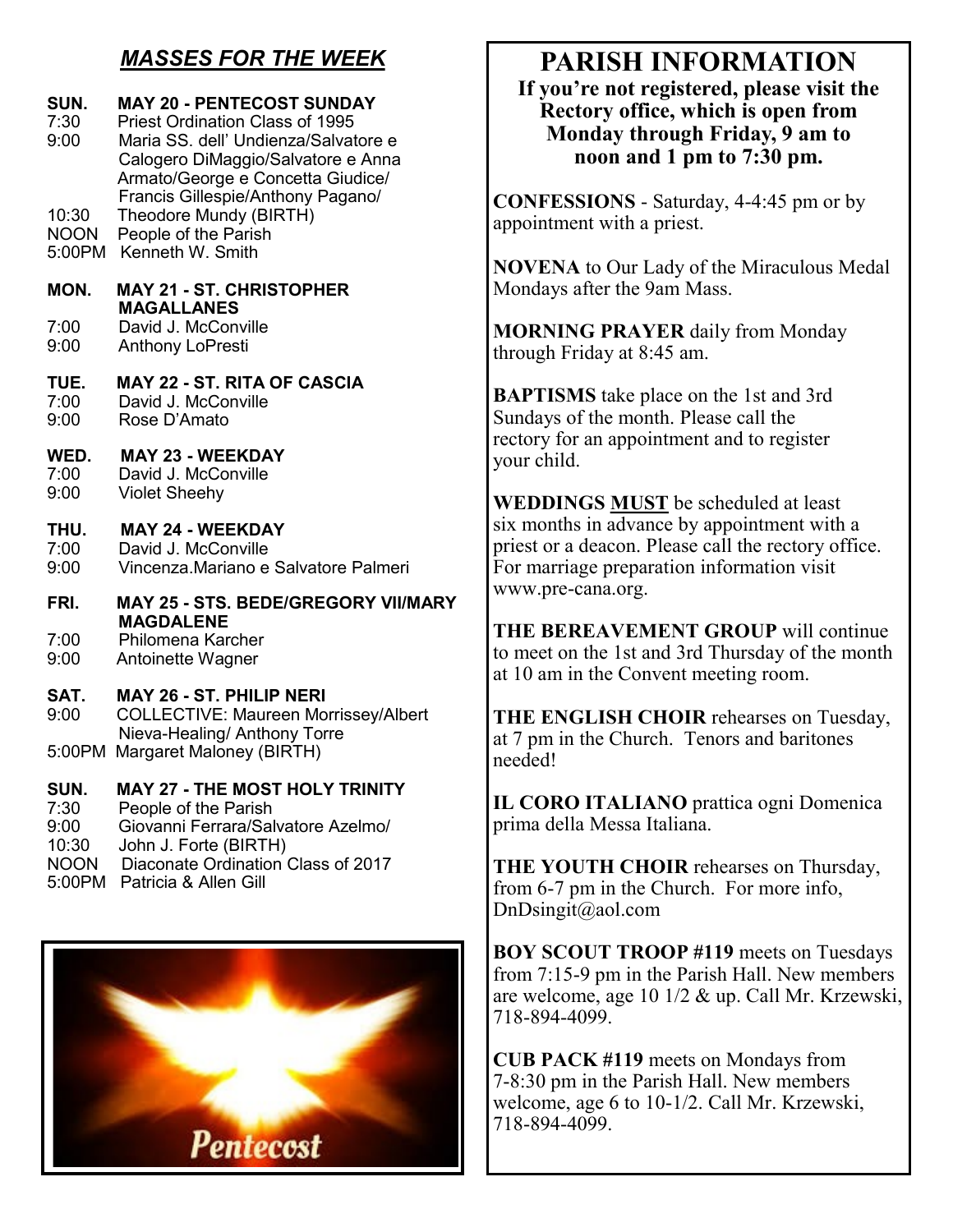# PLEASE PRAY FOR OUR SICK

Karen Guarascio, Connie Faccibene, Eileen Hinrichs, Linda Frazier, Cari Ann Falk-LoBello, Glen Falk, Ronald Frazier, John Downer, Robert Sabini, Lee Falk, Scott White, Baby McKinley Kelleher, Sean Harrison, Justin James Quirke, Elizabeth Ott, Marion Caracciola, Baby Keila Mary Champoli, The Ferrugio Family, Sandra Slattery, Richard Santangelo, Joseph Simon, James Taylor, James Leung, Dr. Joan Virostko, Alfie Poje, Margaret Cosentino, Ann Pompeo, Gloria Mojica, Larry Dumbra, Bob Marvin, Joseph O'Brien, Katie Bryzgornia, Daniel Fox, Domenica Millitello, Caterina D'Anna, Evelyn Mojica, Immaculate Marge D'Elia, Carol Arevalo, Jim O'Driscoll, Victoria Lippolis, Mary Rigovich, Matteo Sabini, Charles Schaaf, Alvaro Andres Gonzalez, Luis Sanchez, Mary Westman, Billy Gillespie, Salvatore Locascio, George McGarry, Cathie Greulich

*The names will remain for 3 months, please call 718-326-1911 and ask for continued prayers.*

#### **Prayer Requests**

**Pray for vocations to the Priesthood and Religious Life. Please pray for our men and women from our Parish serving in the defense of our country: Lt. Col. Thomas Frohnhoefer Sgt. Robert A. Domenici** 



## *WE RECALL OUR BELOVED DECEASED*

*May they rest in Christ's Peace!*

## *MEMORIALS*

## *WINE & HOST THIS WEEK*

*are offered in memory of James Giordano and Dominick Sepi at the request of MaryAnn & Joe Giordano.*

## *SANCTUARY LAMP & ALTAR CANDLES THIS WEEK*

*are offered in memory of Augie DeSimone at the request of Mary Pascale.*

## **TODAY'S READINGS**

*Pentecost Sunday* 

Acts 2:1-11; Ps 104:1, 24, 29-30, 31, 34; 1 Cor 12:3b-7, 12-13 or Gal 5:16-25; Jn 20:19-23 or Jn 15:26-27; 16:12-15

## **READINGS FOR THE WEEK**

Monday: Jas 3:13-18; Ps 19:8, 9, 10, 15; Mk 9:14-29

Tuesday: Jas 4:1-10; Ps 55:7-8, 9-10a, 10b-11a, 23: Mk 9:30-37

15cd-16, 17-18, 19-20;

8-9, 11-12; Mk 10:1-12

Wednesday: Jas 4:13-17; Ps 49:2-3, 6-7, 8-10, 11; Mk 9:38-40

Mk 9:41-50

8: Mk 10-13-16

Thursday: Jas 5:1-6; Ps 49:14-15ab,

Friday: Jas 5:9-12; Ps 103:1-2, 3-4,

Saturday: Jas 5:13-20; Ps 141:1-2, 3 and

Sunday: Dt 4:32-34, 39-40; Ps 33:4-5, 6, 9, 18-19, 20, 22; Rom 8:14-17; Mt 28:16-20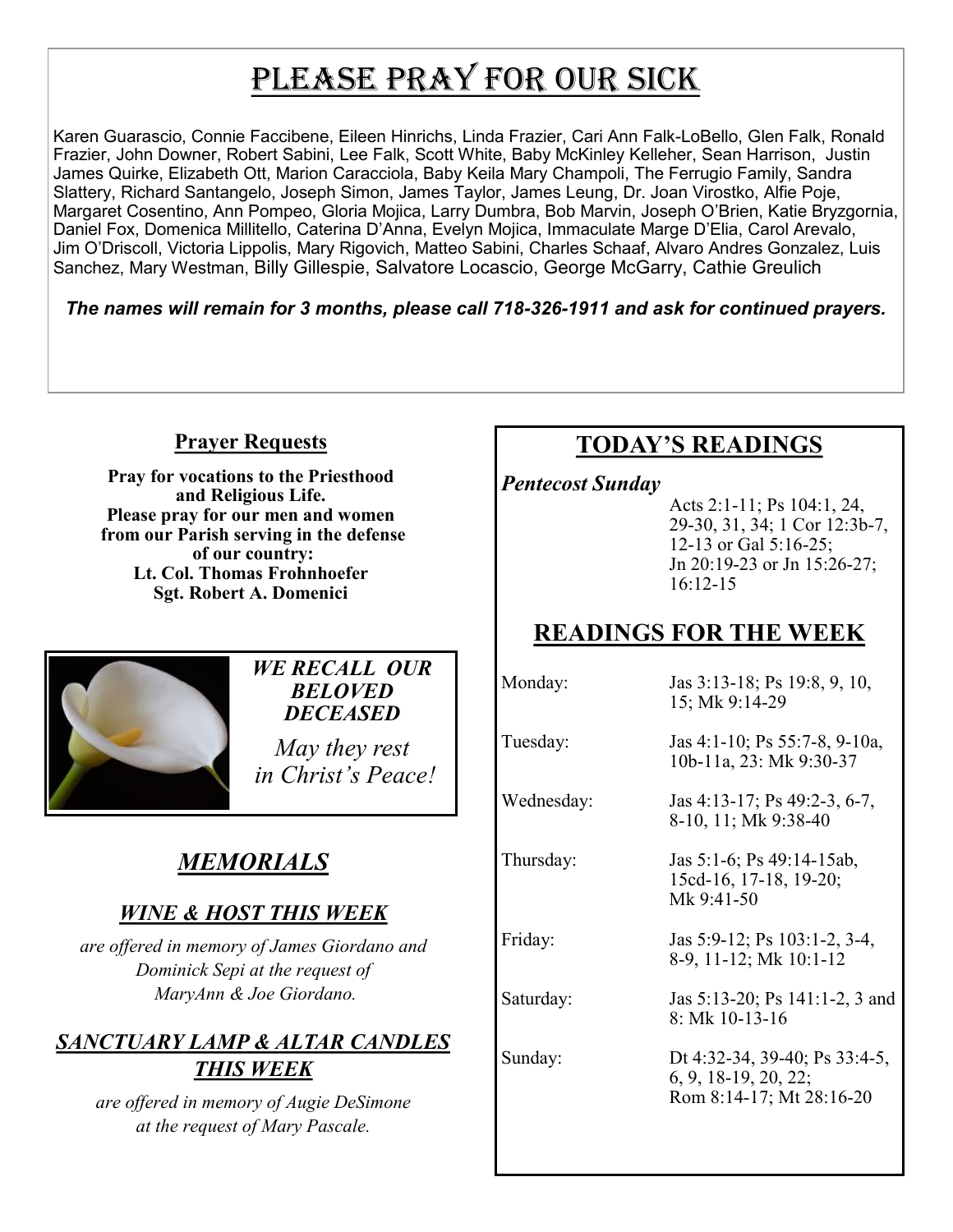## **ANNUAL CATHOLIC APPEAL**

 Thanks to the **120 families** who have contributed toward the 2018 Annual Catholic Appeal! Is your family one of them? We are now at **\$37,294: 53.8% of our Parish goal of \$69,365,** and have another **\$32,071** to go.

 Our goal is achievable, if every family participates. Some can give much, others less, but every family can give something. Please consider making a pledge of at least \$100. You have until the end of the year to complete your monthly payments.

#### **CATHOLIC CHARITIES MOBILE OUTREACH TEAM**

 The team provides in home comprehensive case Management services, including outreach/crisis services, Supportive counseling, advocacy, linkage to community Based home care, and legal and mental health services, to individuals ages five and older, to Queens neighborhoods.

> **Mobile Outreach** Team is located at 67-29 Myrtle Ave., Glendale, NY 11385.

For information call **718-456-7001.**  *Funded by the NYC Dept. of Mental Health, Retardation and Alcoholism Services.*

## **PARISH REGISTRATION**

 Very often, people come to the Rectory asking for a certificate or letter attesting to their being active members of our Parish. That's hard for us to do, if there is no record of their being registered.

 All families worshiping here at St. Margaret's are encouraged to register with the Rectory Offices. All you have to do is complete the following information and drop it into the collection basket. We'll take it from there.

Name:

Address:

Phone #: (\_\_\_\_\_\_)-\_\_\_\_\_\_-\_\_\_\_\_\_



## **ST. MARGARET'S IS NUMBER ONE IN QUEENS**

 Please help us continue the tradition of successful blood drives at St. Margaret. The next **Blood Drive** is scheduled for **Sunday, June 3, 9:00am to 3:00pm** in the Parish Hall. You have given the gift of life so generously in the past. Please mark your calendar and plan on helping patients in need by making a blood donation once again. For more information and/or to make a blood donation appointment, please e-mail **parishcalendar@aol.com.** Walk-ins are welcome, too!

## *MAGGIE'S LITTLE THEATER*





Music by Mitch Leigh \* Lyrics by Joe Darion \* Book by Dale Wasserman

Music Director Choregrapher **Paul L. Johnson Jonathan Mora**

**DIRECTOR Bill Logan**

St. Margaret Parish Hall, Middle Village, NY

**PERFORMANCE DATES Sat., June 30 at 8:00pm Fri., July 13 & Sat., July 14 at 8:00pm MATINEES AT 2:30PM Sun. July 1 & July 8 Sat., July 7**

Tickets: Adults \$20, Seniors 65+ \$15, Children (under 11) \$12 **For tickets call 917-579-5389 or visit www.MaggiesLittleTheater.org (***tickets available after Memorial Day)*

*"Man of LaMancha" is produced by arrangements with Tams-Witmark Music Library Inc.*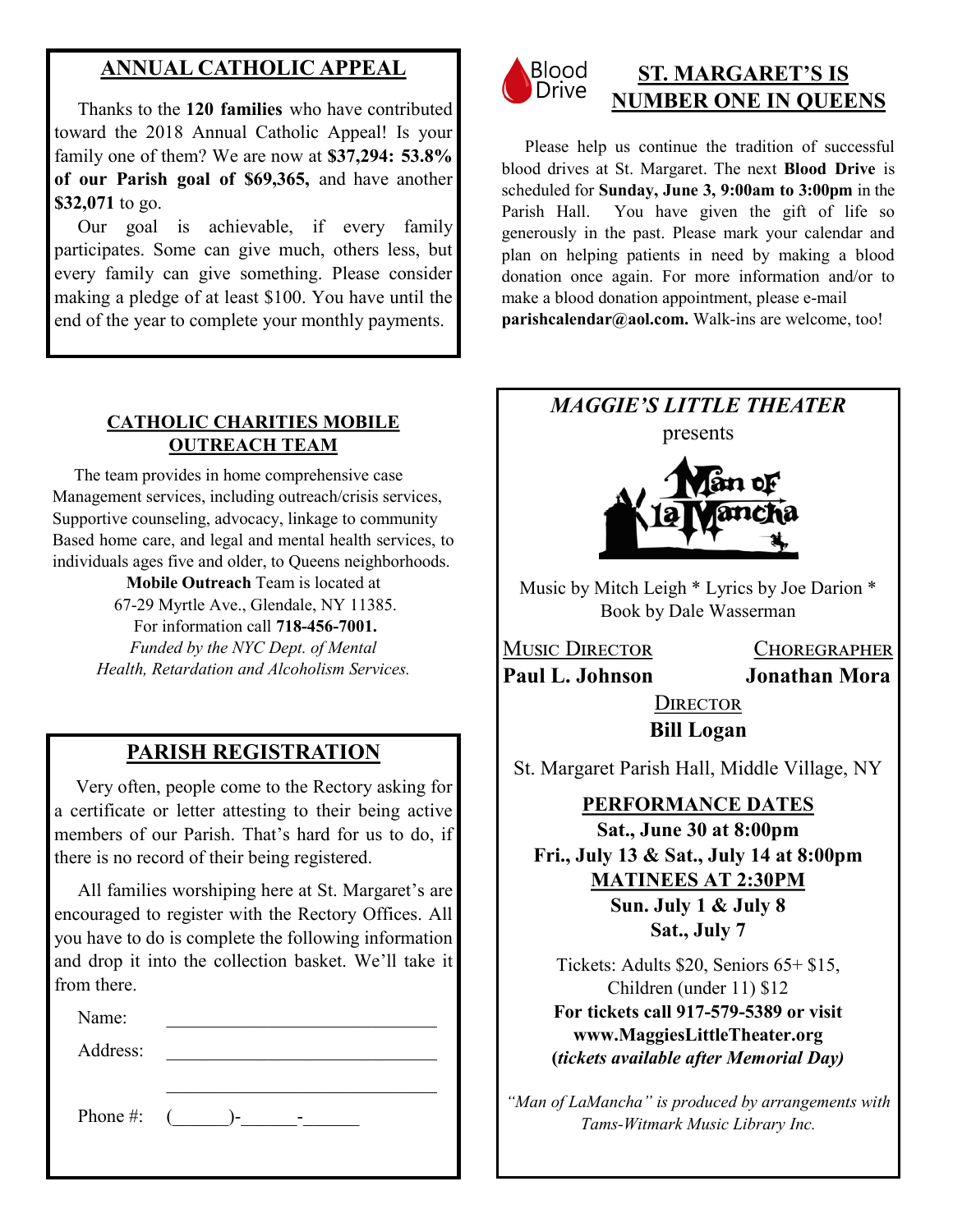

## *FROM THE ACADEMY*

Registration is ongoing; don't miss your spot in our great school! Call our office at **718-326-0922** to schedule a tour. We have many great programs to offer, including our newly added STEM lab and Repole Tech Center. Scholarships are available. Contact us for more information.

#### **T.A.C.H.S. PREP. PROGRAM**

#### **St. Agnes Academic H.S.**

July 30, to August 2, and August 6, to August 9, from 9:00am to 12:00pm. \$275pp. for more info. **718-353-6276** or **www.stagneshs.org**

#### **Msgr. McClancy Memorial H.S.**

Beginning September 8th, for the first seven Saturdays. For more information contact Ms. Rocco, **718-898-3800, ext. 3.**

#### **Cathedral Prep Father Troike Leadership Summer Program July 5 - July 27**

for all boys entering 7th, 8th, and Freshmen year at Cathedral. For info. call **718-592-6800 ext. 137.**

#### **CONGRATULATIONS**

to former St. Margaret Academy students who have achieved honors at Cathedral Prep. School and Seminary:

#### **KYLE SUMPRER, KEVIN PLUT, ANDREW CHALMERS**

We wish all of these students continued success in their future endeavors.



## **THE ST. VINCENT dePAUL FOOD PANTRY** is located at 66-25 79 Place

Middle Village, NY

#### **The pantry is open on WEDNESDAY AND SATURDAY from 10am to 12 Noon.**

The food pantry is now in need of juice, coffee, tuna, rice, canned fruit, and pasta sauce. As always, we thank you for your generosity.



## **THE MURDER MYSTERY COMPANY** *presents*

## *'TIL DEATH DO US PART*

Friday, June 1, 2018, 7:30pm St. Margaret Parish Center 66-10 80th Street, Middle Village \$55p/p includes buffet dinner and interactive show.

## *WHAT TO WEAR FOR THE SHOW*

Ridiculous Ties - Old Wedding Dress Non-Wedding Attire - Worst Wedding Attire Ugly Bridesmaids Dresses - Accessories **(Anything that helps you stand out)**

> **JOIN US FOR A NIGHT OF MYSTERY, MAYHEM, AND MURDER !!! RSVP: 718-326-0922 for tickets**

*All proceeds benefit St. Margaret Catholic Academy* 

### **MEMORIALS AVAILABLE**

Many memorials for altar lamps, sanctuary lamps, and bread and wine are still available throughout the remainder of this year.

 Also, while we no longer celebrate private memorial Masses, families who wish to have an annual or "month's mind" Mass offered for a loved one can join in the memorial Mass celebrated each month for the repose of the souls of those buried from our church during the preceding month. Call the Rectory Offices to make the arrangements. The next memorial Mass will be celebrated at 11:45am Saturday, June 16.